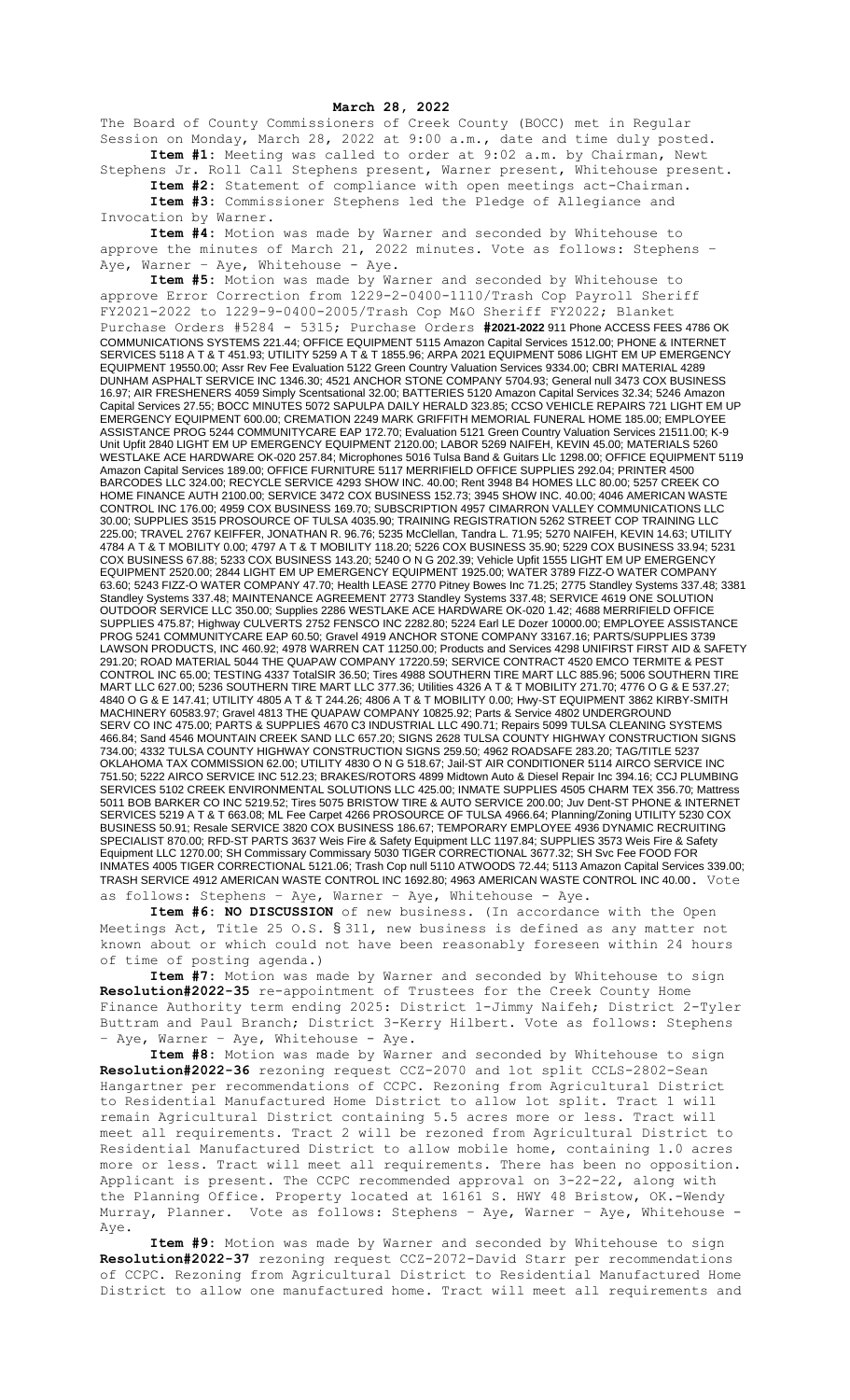it is not located in a flood zone. There are similar rezones in the area. There has been no opposition. Applicant is present. The CCPC recommended approval on 3-22-22, along with the Planning Office. Property located at 6701 S. 65th W. Avenue Oakhurst, OK.-Wendy Murray, Planner. Vote as follows: Stephens – Aye, Warner – Aye, Whitehouse - Aye.

**Item #10:** Motion was made by Warner and seconded by Whitehouse to sign **Resolution#2022-38** rezoning request CCZ-2073 and lot split CCLS-2803-Weston & LeAnn McCaskey per recommendations of CCPC. Rezoning from Agricultural District to Commercial District to allow lot split with approval of CCBOA-430. Tract 1 will be rezoned from Agricultural to Commercial containing 3.9 acres more or less. Tract will meet all requirements, to the north there are industrial tracts. Tract 2 will remain Agricultural District containing 16.8 acres more or less. Murray stated the rezone is for an existing business, this will allow them to build an office. There has been no opposition. Applicant is present. The CCPC recommended approval on 3-22-22, along with the Planning Office. Property located at 12550 S. 201st W. Avenue Sapulpa, OK.-Wendy Murray, Planner. Vote as follows: Stephens – Aye, Warner – Aye, Whitehouse - Aye.

**Item #11:** Motion was made by Warner and seconded by Whitehouse to sign **Resolution#2022-39** rezoning request CCZ-2074-Gary Clayton per recommendation of CCPC. Rezoning from Agricultural District to Residential Manufactured District to allow one manufactured home. Tract contain 16 lots within Taneha Block 32. Tract will meet all requirements and there are similar rezones in the area. Applicant is present. The CCPC recommended approval on 3-22-22, along with the Planning Office. Property located at W. 68th St. S. Oakhurst, OK.-Wendy Murray, Planner. Vote as follows: Stephens – Aye, Warner – Aye, Whitehouse - Aye.

**Item #12:** Motion was made by Warner and seconded by Whitehouse to sign **Resolution#2022-40** rezoning request CCZ-2075 and lot split CCLS-2805-Jeff Mattlock per recommendations of CCPC. Rezoning from Agricultural District to Light Residential District to allow lot split. Tract 1 will remain Agricultural containing 39.49 acres more or less. Tract will meet all requirements. Tract 2 will contain .51 acres more or less. This is allowing the existing home to be split off. This currently serves as a parsonage for the church. There has been no opposition. Applicant is present. The CCPC recommended approval on 3-22-22, along with the Planning Office. Property is located at 31160 S. 417<sup>th</sup> W. Avenue Bristow, OK.-Wendy Murray, Planner. Vote as follows: Stephens – Aye, Warner – Aye, Whitehouse - Aye.

**Item #13:** Motion was made by Warner and seconded by Whitehouse recognizing April as Child Abuse Prevention Month and authorizing the placement of 177 pinwheels on the courthouse lawn in recognition of the 177 children placed in foster care in Creek County over the past year due to abuse and neglect. Dana Logsdon, Deputy Commissioner stated that Representative Mark Lawson and Judge Laura Farris will be speaking Friday, April 01, 2022, at 12:00 p.m., on the courthouse lawn. Stephens stated the number has risen from last year's 137, it is unfortunate to see this. Vote as follows: Stephens – Aye, Warner – Aye, Whitehouse - Aye.

**Item #14:** Motion was made by Stephens and seconded by Warner to accept quotes and award per recommendations of the Fair Board to LH Construction for \$37,650.00, as per Title 61 O.S. § 101-138. Quotes were received by the Fair Board for the North End Multiplex Project#FB-50-2/28/22. Jonathan Kieffer, Fairgrounds Representative stated this is for the third barn, we are adding a store front. This will match the other barns; we already have concrete just like the other venues. This will allow us to update the facilities. Warner asked what is the timeframe for start and completion of project. Kieffer stated we will have to work out the details, we are booked for the month of April, except for two days. I would think the first part of May and should be completed within a week, if all components can be purchased. Jana Thomas, Purchasing stated we sent this project out to seven vendors, two companies came to the walk-through. Quotes submitted by LH Construction, C. Rash Construction and Vexus Contracting LLC. Stephens discussed adding the 10% contingency into the overall po, this would allow you to not come before the Board for change orders. Vote as follows: Stephens – Aye, Warner – Aye, Whitehouse - Aye.

**Item #15: DISCUSSION ONLY/NO ACTION** to consider purchasing one or more licenses for ArcGIS. Stephens spoke to the Board, Ashley, Planner has done a lot of research on this program. It is a huge change from their initial software used. This is more of web-base/cloud base than Landmark. It will be a big learning curve, so I think we start small then build to the license. They will start transferring over, but I think if we just purchase one desk top version with two users for the Planning and then District #1 purchases one to see what the program is all about, before the other districts hop on board. This program does provide training, Warner and Whitehouse agreed. Stephens stated we should have the contract next week.

**Item #16:** Motion was made by Warner and seconded by Whitehouse to sign **Resolution#2022-41** setting priorities for projects for incorporation into the